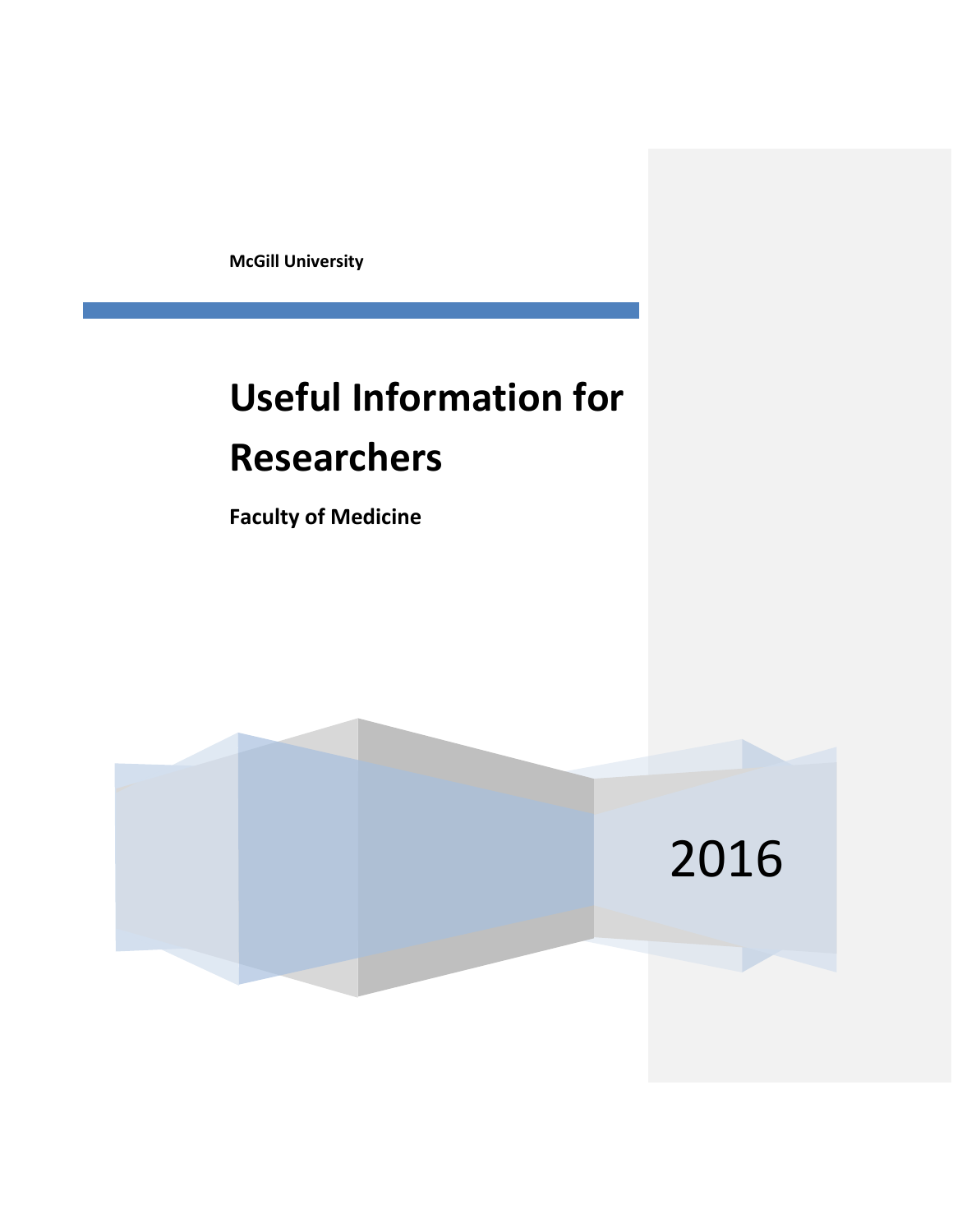**USEFUL INFORMATION FOR RESEARCHERS**

FACULTY OF MEDICINE – RESEARCH

# **Contact information:**

- Dr. Shari Baum (Associate Dean) [shari.baum@mcgill.ca](mailto:shari.baum@mcgill.ca) phone: 398-3523
- Dr. Christian Ilantzis [Christian.Ilantzis@mcgill.ca](mailto:Christian.Ilantzis@mcgill.ca) phone: 398-4079 (for help with CRC or CFI applications and more)
- TBC [riac.med@mcgill.ca](mailto:riac.med@mcgill.ca) phone 398-5815 (for help with investigator awards such as FRSQ and more)

# **GRANT AND SALARY AWARD APPLICATIONS:**

**The role of the Faculty** – verifies that the submitting investigator has a faculty appointment, provides letters of support for salary award applications and more

### **Faculty Signature Requirements:**

The order in which signatures are to be obtained:

- 1. Principal Applicant
- 2. Department/Division Chair
- 3. Faculty Associate Dean Research
- 4. Signing Official of the Institution (RGO/LDI(JGH)/MUHC/Douglas) that will administer the funds

The following minimal information will be obtained from the investigator when they, or their designate, arrives for the signature of the Associate Dean, Research.

- Name of Investigator
- Role (PI, Co-Investigator)
- Institution that will administer funds (McGill-RGO, Douglas-RI, LDI-RI, MUHC-RI)
- Agency Name (CIHR, CRS, NCIC, NIH, etc.)
- Program Name (Operating, Equipment, Clinical Trial, Career Award, etc.)
- New or Renewal application
- Application Deadline
- Title of Project

# $2<sup>1</sup>$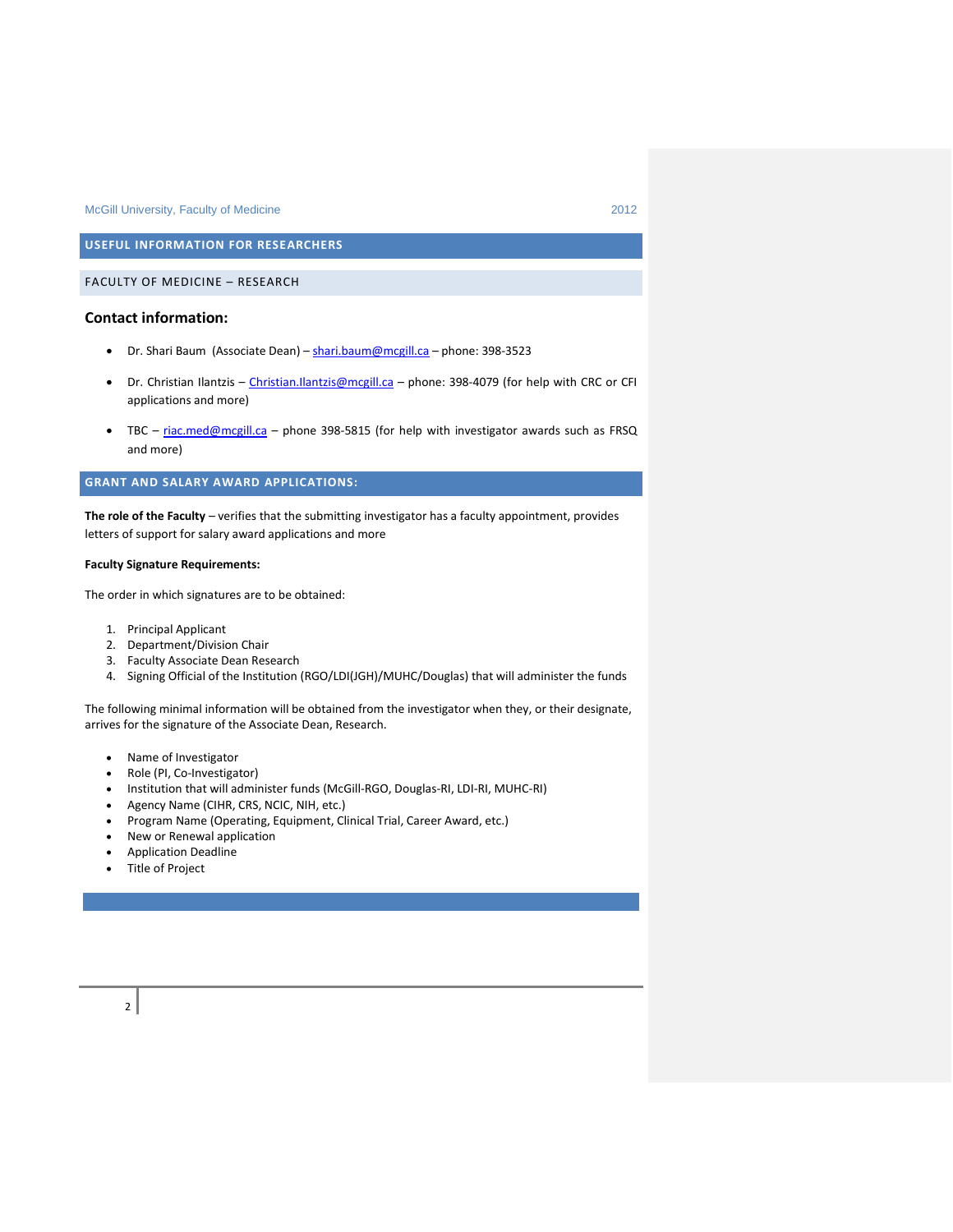# **USEFUL WEBSITES TO CONSULT FOR GUIDANCE**

**McGill:** for **i**nformation on: **funding sources, policies and procedures, deadlines, compliance**.

- **Office of Sponsored Research (OSR):<http://www.mcgill.ca/research/about>**
- **Information pertinent to new investigators:** 
	- o <http://www.mcgill.ca/research/researchers/>
	- o <http://www.mcgill.ca/apo/new-faculty-guide>

# **INTERNAL SCIENTIFIC REVIEW\***

It is strongly recommended that all researchers submitting proposals to major agencies, submit their applications **for internal scientific review**. Internal review not only improves applications, but renders the applicant eligible for internal bridge funding, if needed.

\*This should not be confused with the administrative review for grant applications which is for stylistic format only. The administrative review is handled by the Office of Sponsored Research (OSR) or the Research Institutes.

# FOR FACULTY SUBMITTING NEW GRANT AND/OR S

- log in and/or contact your scientific director for specific information as below all submissions must be received 3 weeks prior to the granting agency deadline;
- Follow the instructions on the site

| <b>Site</b>                     | Log in if available             |
|---------------------------------|---------------------------------|
| MUHC-RVH, MGH                   | <b>MUHC</b> gsubmit             |
| MUHC-MCH                        | Contact the scientific director |
| Montreal Neurological Institute | Contact the scientific director |
| Jewish General Hospital/LDI     | Contact the scientific director |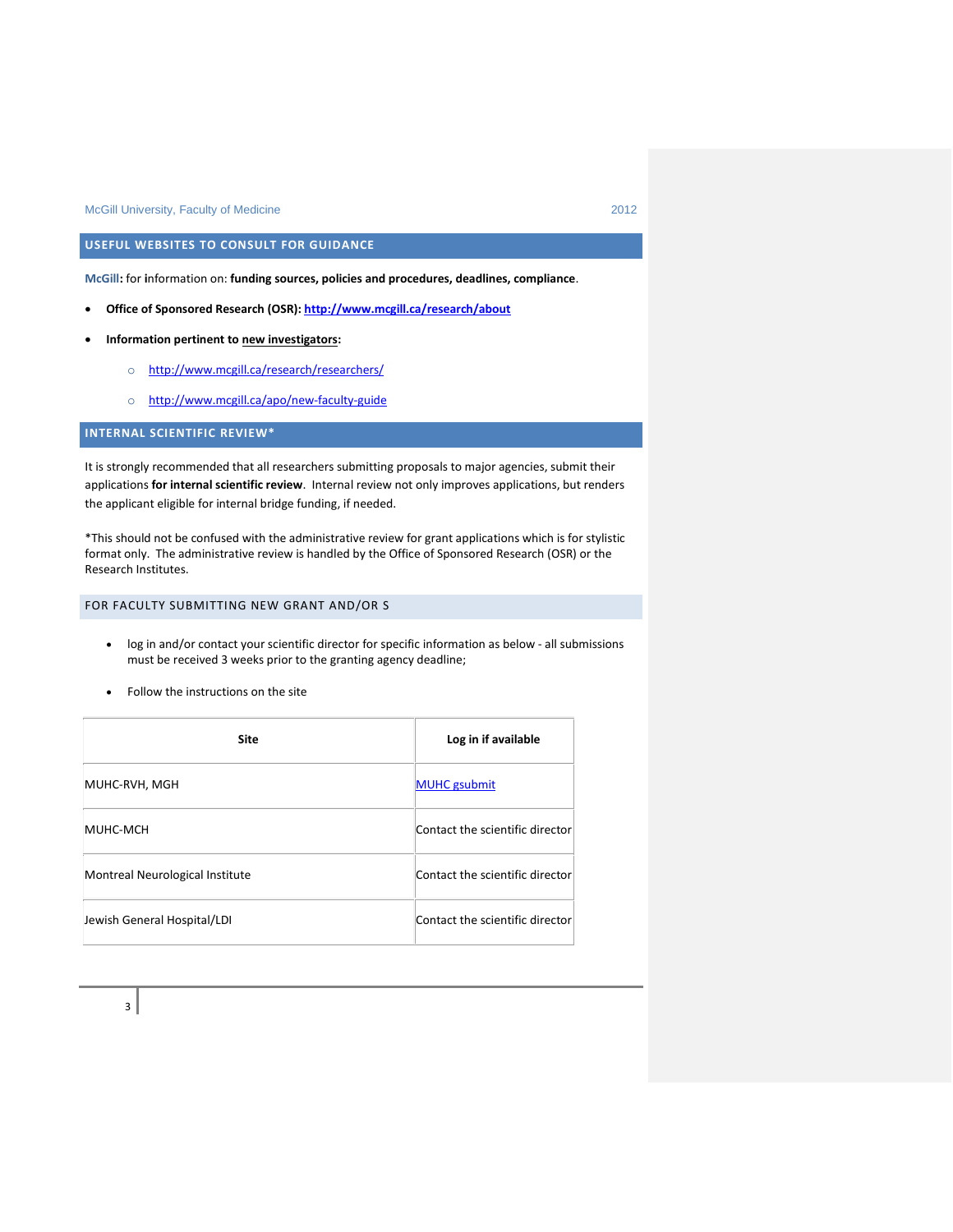McGill - all other sites (includes campus and Douglas Institute) [McGill gsubmit](https://medoas.medicine.mcgill.ca/pls/htmldb/f?p=271:101:8279586587742)

All other Investigators are also encouraged to take advantage of this opportunity to have their applications pre-reviewed by their peers.

To have your grant reviewed, please contact:

Investigator Awards Coordinator: TBC

Email: [riac.med@mcgill.ca](mailto:riac.med@mcgill.ca)

Tel: 514-398-5815

# **HOSPITAL RESEARCH INSTITUTES:**

**MUHC see:** <http://muhc.ca/research/page/about-research-institute>

• Information on: who signs your grant applications at the MUHC; Internal review of grant applications (increases the success rate and is mandatory for non-tenured investigators at the MUHC); Grant writing tips and more.

**Douglas: <http://www.douglas.qc.ca/research?locale=en>**

**Jewish General Hospital**: http://www.jgh.ca/en/LDI

### **OTHER IMPORTANT SITES:**

4

 **Material Transfer Agreements (MTAs):** <http://www.mcgill.ca/research/researchers/industry/before>

For confidentiality agreements, material transfer agreements, contracts with industry and more Learn more about what constitutes correct authorship on publications.

- **Funding opportunities**: register yourself with the appropriate Institute from CIHR to get on their mailing list. <http://www.cihr-irsc.gc.ca/e/26626.html>
- **McGill Statistical Consulting Service**:<http://www.math.mcgill.ca/~scs/> very reasonable rates!

**Commented [SRBD1]:** Does this belong here?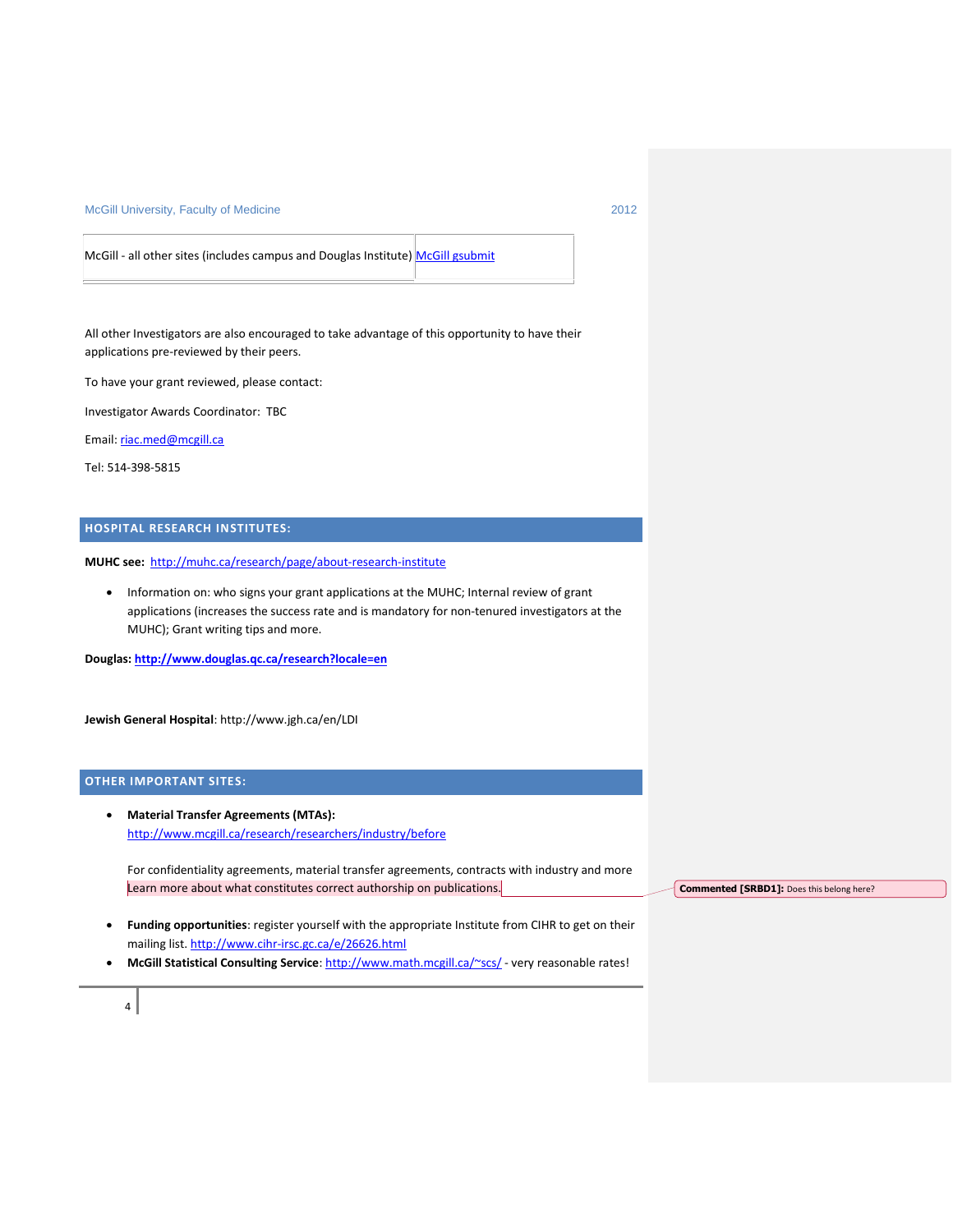- **Animal Studies**[: http://www.mcgill.ca/research/researchers/compliance/animal/](http://www.mcgill.ca/research/researchers/compliance/animal/)
- **Human Studies**:<http://www.mcgill.ca/research/researchers/compliance/human/>
- **Biohazards**[: https://secureweb.mcgill.ca/ehs/laboratory/biosafety](https://secureweb.mcgill.ca/ehs/laboratory/biosafety)
- **McGill Association for University Teachers** (MAUT[\) http://maut.mcgill.ca/](http://maut.mcgill.ca/)  a place to go for advice on academic freedom issues; they periodically run workshops for faculty in a number of areas i.e. pension and more.
- **Research Integrity**: http://www.mcgill.ca/research/about/integrity

# **MAJOR GRANTING AGENCIES:**

**CIHR:** <http://www.cihr-irsc.gc.ca/e/193.html>

# **FRQS – Research Scholar programs:<http://www.frqs.gouv.qc.ca/fr/index.shtml>**

Salary support awards: At the time of the full application, the Director of your Department or Research Institute will need to fill out **on-line**, the Form entitled *Section du directeur du centre ou du département universitaire / Annexe à la bourse de chercheurs-boursiers ou de chercheurs-boursiers cliniciens.*

# **NSERC:<http://nserc.ca/>**

**INSTITUTIONAL STRATEGIC INITIATIVES (CFI, CRC AND GENOME CANADA) applications are coordinated through the VP RIR Office:** <http://www.mcgill.ca/research/researchers/funding/federal/cfi/strat-plan>

For more information about the individual programs see:

[http://www.chairs-chaires.gc.ca](http://www.chairs-chaires.gc.ca/)

<http://www.innovation.ca/en>

**NIH<http://grants.nih.gov/grants/guide/index.html>**

**PUBLICATIONS OF GENERAL INTEREST:**

CAREER ORIENTED:

#### **Commented [FDE2]:** Do I delete?

**Commented [SRBD3]:** This has outdated info about multi=site ethics review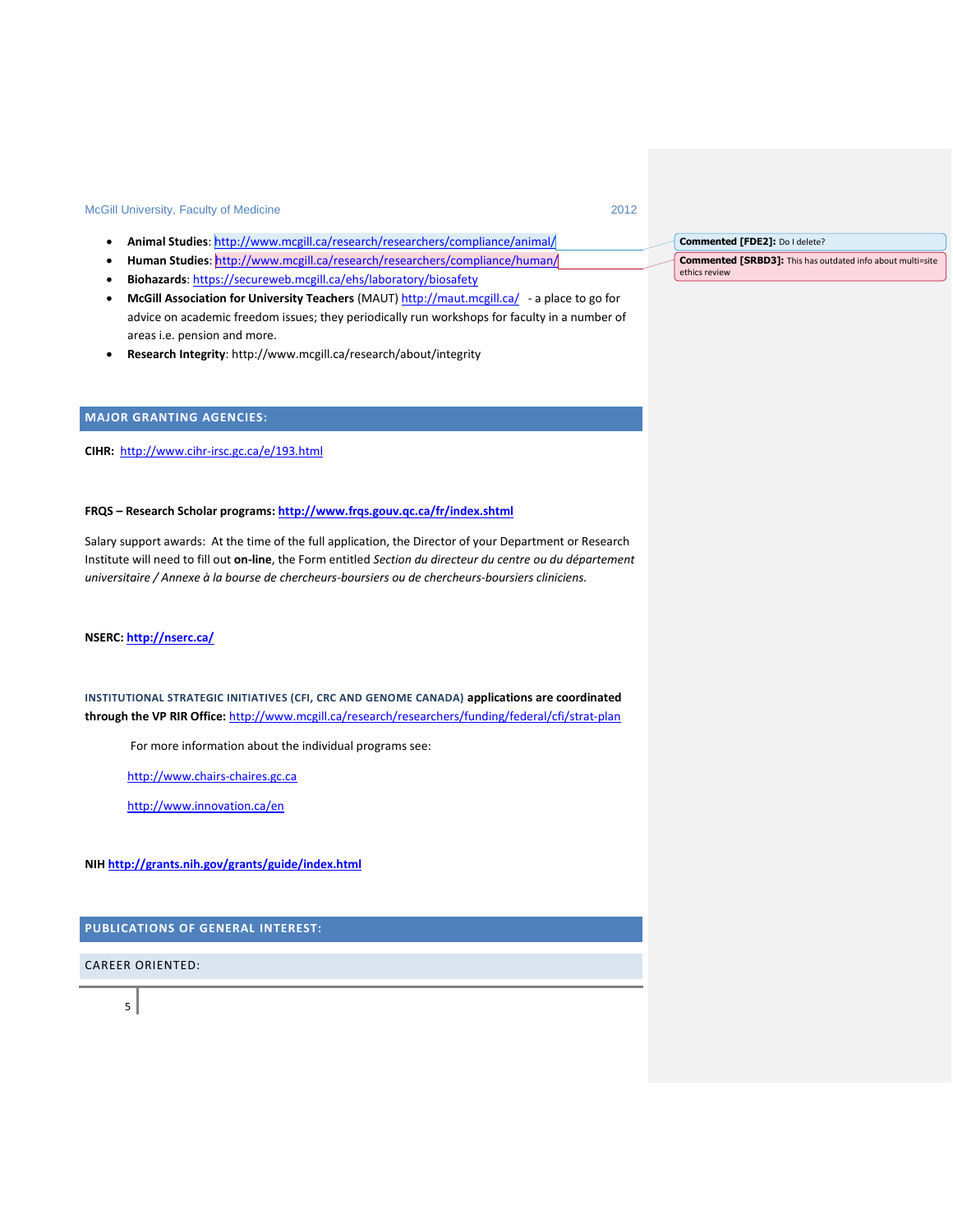- Haynes L, Adams SL, Boss JM 2008 "**Mentoring and networking: how to make it work**" Nature Imm 9:3-5
- **Help Women Stay in Science** for constructive suggestions see[: http://www.the](http://www.the-scientist.com/news/display/53655/)[scientist.com/news/display/53655/](http://www.the-scientist.com/news/display/53655/)
- **Career Basics** Excellent resource booklets that can be down loaded [http://sciencecareers.sciencemag.org/tools\\_tips/outreach/careers\\_basics\\_booklet](http://sciencecareers.sciencemag.org/tools_tips/outreach/careers_basics_booklet)

[http://sciencecareers.sciencemag.org/tools\\_tips/how\\_to\\_series](http://sciencecareers.sciencemag.org/tools_tips/how_to_series)

 **On Being a Scientist: Responsible Conduct in Research, Third Edition** [http://www.nap.edu/catalog.php?record\\_id=12192](http://www.nap.edu/catalog.php?record_id=12192)

**<http://www.hhmi.org/resources/labmanagement/>** Compilation of the HHMI/BWF 'Making the Right Moves' course materials, free to download

**Guidelines for data collection and management:** <http://www.mais.umich.edu/access/download/daguide.pdf>

#### PUBLICATION ORIENTED:

- How to guard against image fraud: Rossner M, Yamada K "What's in a picture? The temptation of image manipulation" J Cell Biol, 166:11-5, 2004
- Neill US "How to write a scientific masterpiece" J Clin Invest 2007; 117:3599-3602
- Article on authorship and order <http://www.nature.com/nature/journal/v387/n6636/full/387831a0.html>
- The History and Meaning of the Journal Impact Factor [Eugene Garfield, PhD J](http://jama.ama-assn.org/cgi/content/full/295/1/90#AUTHINFO)AMA. 2006;295:90-93.

# GRANT WRITING:

**CIHR- Advice on Applying for a Grant, Writing Papers, Setting up a Research Team and Managing Your Time <http://www.cihr-irsc.gc.ca/e/27491.html>**

### **NIH New Investigator Series**

http://www.niaid.nih.gov/researchfunding/grant/pages/newpiportal.aspx

# **OTHER RESOURCES:**

MCGILL:

Sponsored research, for instructions from the Associate VP see: <http://www.mcgill.ca/secretariat/policies/research>

**Commented [SRBD4]:** Broken link

**Commented [FDE5]:** I can't find a relevant link other than lu/lsa-research-support but I'm not sure how it would relate to our Faculty? Do we delete?

**Commented [SRBD6]:** Broken link

**Commented [FDE7]:** The only information I can find regarding New Investigators is at this link: https://www. investigators Is this relevant or helpful?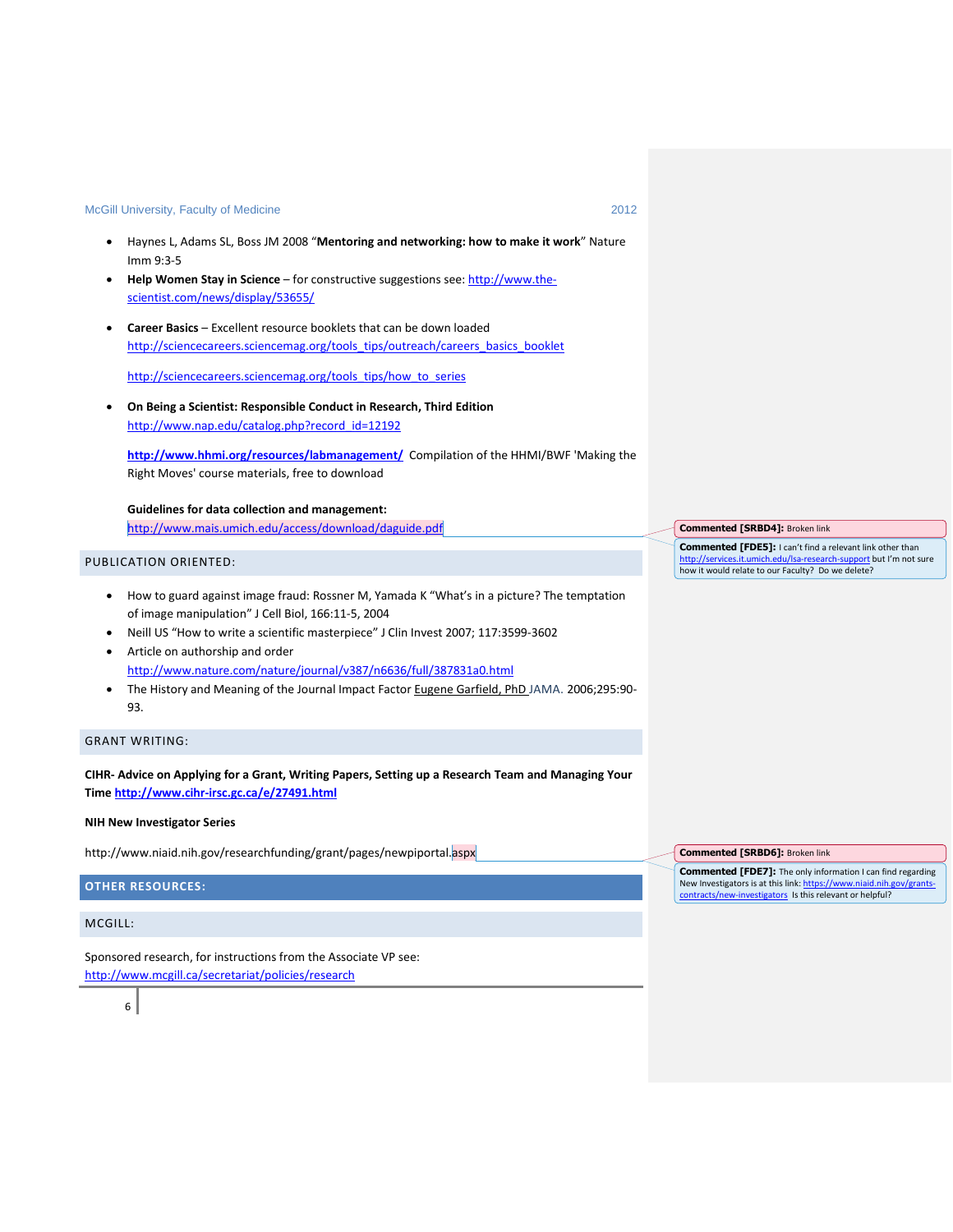McGill Administrative Handbook[: http://www.mcgill.ca/adminhandbook/](http://www.mcgill.ca/adminhandbook/)

Research and Innovation portal[: http://www.mcgill.ca/research/](http://www.mcgill.ca/research/)

International research: for information about procedures and support from McGill see: <http://www.mcgill.ca/research/international/international-partners>

#### FUNDING – EXPAND YOUR HORIZONS – INFORMATION FROM OTHER UNIVERSITIES:

<http://www.nrc-cnrc.gc.ca/eng/ibp/index.html>

*Compiled by the University of Toronto, this database provides information on over 700 funding programs, searchable by program deadline and broad subject area.* <http://link.library.utoronto.ca/rir/>

#### **FUNDING DATABASES**

# COMMUNITY OF SCIENCE FUNDING OPPORTUNITIES DATABASE

Through the McGill Library, faculty members have access to the Community of Science (COS) Funding Opportunities database:

[http://search.proquest.com/fundingops?accountid=12339.](http://search.proquest.com/fundingops?accountid=12339)

Please note the database is only accessible on campus.

#### GRANTS.GOV

[Grants.gov](http://www07.grants.gov/index.jsp) is a rich and diverse source of US grant opportunities, offering a postings listserv and a [database](http://www07.grants.gov/applicants/find_grant_opportunities.jsp) searchable by categories and agencies. Once you have identified a possible grant, confirm that [you are eligible](http://www07.grants.gov/aboutgrants/eligibility.jsp) as an applicant from a foreign institution.

Please note that applications must be submitted by your Authorized Organization Representative (AOR) via Grants.gov. Any reference to "applicant" implies the Office of Sponsored Research AOR.

# PROPOSAL CENTRAL

[Proposal Central](https://proposalcentral.altum.com/) is an e-grantmaking website shared by various government, non-profit, and private grant-making organizations. The service acts as a centralized funding database, grant submission, and reviewer portal for many U.S. based life-science and biomedical research sponsors. Researchers are reminded to check the regulatory criteria of each funding opportunity they are interested in to ensure they are eligible to apply as an applicant from a foreign institution.

**Commented [SRBD9]:** And for this you need a UofT login **Commented [FDE8]:** Do I remove this paragraph and link?